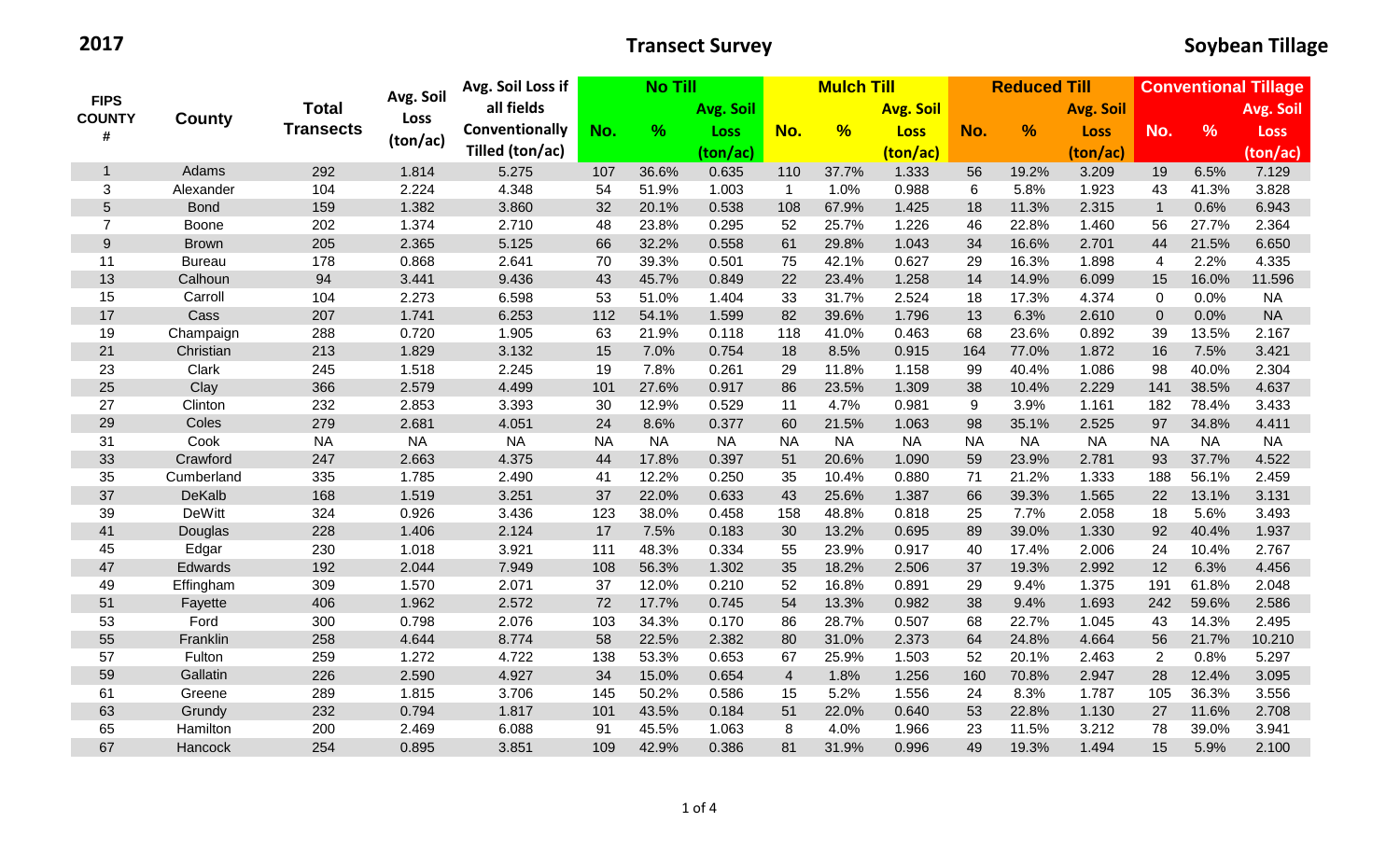**2017 Transect Survey Soybean Tillage**

| <b>FIPS</b><br><b>COUNTY</b><br># | County           | <b>Total</b>     | Avg. Soil | Avg. Soil Loss if | <b>No Till</b> |           |             |                | <b>Mulch Till</b> |             |                  | <b>Reduced Till</b> |                  | <b>Conventional Tillage</b> |           |             |  |
|-----------------------------------|------------------|------------------|-----------|-------------------|----------------|-----------|-------------|----------------|-------------------|-------------|------------------|---------------------|------------------|-----------------------------|-----------|-------------|--|
|                                   |                  |                  |           | all fields        |                |           | Avg. Soil   |                | <b>Avg. Soil</b>  |             |                  |                     | <b>Avg. Soil</b> |                             |           | Avg. Soil   |  |
|                                   |                  | <b>Transects</b> | Loss      | Conventionally    | No.            | %         | <b>Loss</b> | No.            | %                 | <b>Loss</b> | No.              | %                   | <b>Loss</b>      | No.                         | $\%$      | <b>Loss</b> |  |
|                                   |                  |                  | (ton/ac)  | Tilled (ton/ac)   |                |           | (ton/ac)    |                |                   | (ton/ac)    |                  |                     | (ton/ac)         |                             |           | (ton/ac)    |  |
| 69                                | Hardin           | 26               | 4.562     | 10.803            | 17             | 65.4%     | 1.946       | 2              | 7.7%              | 1.995       | $\boldsymbol{0}$ | 0.0%                | <b>NA</b>        | $\overline{7}$              | 26.9%     | 11.649      |  |
| 71                                | Henderson        | 202              | 1.933     | 6.205             | 87             | 43.1%     | 1.059       | 53             | 26.2%             | 1.998       | 34               | 16.8%               | 2.400            | 28                          | 13.9%     | 3.960       |  |
| 73                                | Henry            | 242              | 2.168     | 7.701             | 61             | 25.2%     | 0.929       | 137            | 56.6%             | 1.833       | 24               | 9.9%                | 3.762            | 20                          | 8.3%      | 6.323       |  |
| 75                                | Iroquois         | 212              | 0.614     | 1.666             | 56             | 26.4%     | 0.120       | 81             | 38.2%             | 0.518       | 50               | 23.6%               | 0.667            | 25                          | 11.8%     | 1.930       |  |
| 77                                | Jackson          | 140              | 2.800     | 8.579             | 79             | 56.4%     | 1.424       | 16             | 11.4%             | 2.067       | 32               | 22.9%               | 3.390            | 13                          | 9.3%      | 10.610      |  |
| 79                                | Jasper           | 291              | 1.458     | 2.916             | 60             | 20.6%     | 0.409       | 67             | 23.0%             | 1.132       | 81               | 27.8%               | 1.419            | 83                          | 28.5%     | 2.517       |  |
| 81                                | Jefferson        | 287              | 4.699     | 10.210            | 109            | 38.0%     | 3.331       | 73             | 25.4%             | 2.412       | 54               | 18.8%               | 6.233            | 51                          | 17.8%     | 9.270       |  |
| 83                                | Jersey           | 159              | 1.812     | 8.527             | 82             | 51.6%     | 0.733       | 61             | 38.4%             | 2.029       | $\overline{5}$   | 3.1%                | 3.655            | 11                          | 6.9%      | 7.817       |  |
| 85                                | <b>JoDaviess</b> | 102              | 2.043     | 9.656             | 62             | 60.8%     | 1.263       | 26             | 25.5%             | 2.257       | $\overline{4}$   | 3.9%                | 3.594            | 10                          | 9.8%      | 5.704       |  |
| 87                                | Johnson          | 57               | 4.617     | 15.319            | 39             | 68.4%     | 1.723       | $6\,$          | 10.5%             | 3.227       | $\overline{7}$   | 12.3%               | 8.003            | 5                           | 8.8%      | 24.118      |  |
| 89                                | Kane             | 112              | 1.056     | 2.188             | 27             | 24.1%     | 0.327       | 29             | 25.9%             | 0.701       | 35               | 31.3%               | 1.185            | 21                          | 18.8%     | 2.267       |  |
| 91                                | Kankakee         | 220              | 0.449     | 1.093             | 96             | 43.6%     | 0.132       | 57             | 25.9%             | 0.357       | 27               | 12.3%               | 0.753            | 40                          | 18.2%     | 1.139       |  |
| 93                                | Kendall          | 205              | 0.782     | 1.931             | 78             | 38.0%     | 0.186       | 55             | 26.8%             | 0.707       | 52               | 25.4%               | 1.272            | 20                          | 9.8%      | 2.040       |  |
| 95                                | Knox             | 201              | 1.014     | 4.399             | 144            | 71.6%     | 0.770       | 49             | 24.4%             | 1.510       | $\bf 8$          | 4.0%                | 2.369            | $\overline{0}$              | 0.0%      | <b>NA</b>   |  |
| 97                                | Lake             | <b>NA</b>        | $\sf NA$  | <b>NA</b>         | <b>NA</b>      | <b>NA</b> | <b>NA</b>   | <b>NA</b>      | <b>NA</b>         | <b>NA</b>   | <b>NA</b>        | <b>NA</b>           | <b>NA</b>        | <b>NA</b>                   | <b>NA</b> | <b>NA</b>   |  |
| 99                                | LaSalle          | 208              | 1.364     | 2.253             | 77             | 37.0%     | 0.247       | $\mathbf 0$    | 0.0%              | <b>NA</b>   | 27               | 13.0%               | 1.359            | 104                         | 50.0%     | 2.193       |  |
| 101                               | Lawrence         | 273              | 1.208     | 4.245             | 114            | 41.8%     | 0.779       | 76             | 27.8%             | 1.091       | 48               | 17.6%               | 1.869            | 35                          | 12.8%     | 1.950       |  |
| 103                               | Lee              | 172              | 1.099     | 2.420             | 21             | 12.2%     | 0.356       | 113            | 65.7%             | 0.890       | $\sqrt{5}$       | 2.9%                | 1.414            | 33                          | 19.2%     | 2.243       |  |
| 105                               | Livingston       | 213              | 0.863     | 2.524             | 77             | 36.2%     | 0.226       | 75             | 35.2%             | 0.714       | 42               | 19.7%               | 1.363            | 19                          | 8.9%      | 2.925       |  |
| 107                               | Logan            | 269              | 1.045     | 3.570             | 113            | 42.0%     | 0.550       | 82             | 30.5%             | 0.975       | 68               | 25.3%               | 1.807            | 6                           | 2.2%      | 2.662       |  |
| 109                               | McDonough        | 217              | 1.971     | 6.667             | 89             | 41.0%     | 0.584       | 77             | 35.5%             | 1.871       | 40               | 18.4%               | 3.747            | 11                          | 5.1%      | 7.429       |  |
| 111                               | McHenry          | 153              | 2.682     | 6.382             | 54             | 35.3%     | 0.632       | 26             | 17.0%             | 1.798       | 37               | 24.2%               | 3.482            | 36                          | 23.5%     | 5.573       |  |
| 113                               | McLean           | 228              | 1.476     | 5.724             | 86             | 37.7%     | 0.504       | 112            | 49.1%             | 1.297       | 18               | 7.9%                | 3.968            | 12                          | 5.3%      | 6.371       |  |
| 115                               | Macon            | 296              | 1.534     | 3.561             | 51             | 17.2%     | 0.534       | 102            | 34.5%             | 1.006       | 122              | 41.2%               | 1.935            | 21                          | 7.1%      | 4.189       |  |
| 117                               | Macoupin         | 210              | 1.230     | 2.836             | 33             | 15.7%     | 0.333       | 82             | 39.0%             | 0.993       | 54               | 25.7%               | 1.438            | 41                          | 19.5%     | 2.154       |  |
| 119                               | Madison          | 162              | 3.411     | 7.059             | 54             | 33.3%     | 1.923       | 19             | 11.7%             | 2.791       | 52               | 32.1%               | 3.542            | 37                          | 22.8%     | 5.714       |  |
| 121                               | Marion           | 255              | 1.514     | 2.770             | 46             | 18.0%     | 0.204       | 63             | 24.7%             | 0.827       | 51               | 20.0%               | 1.420            | 95                          | 37.3%     | 2.656       |  |
| 123                               | Marshall         | 204              | 1.079     | 3.217             | 61             | 29.9%     | 0.670       | 110            | 53.9%             | 1.025       | 28               | 13.7%               | 1.649            | 5                           | 2.5%      | 4.055       |  |
| 125                               | Mason            | 223              | 1.059     | 3.620             | 72             | 32.3%     | 0.561       | 78             | 35.0%             | 1.229       | 67               | 30.0%               | 1.272            | 6                           | 2.7%      | 2.469       |  |
| 127                               | Massac           | 159              | 1.360     | 7.242             | 135            | 84.9%     | 0.700       | $\overline{2}$ | 1.3%              | 3.791       | 2                | 1.3%                | 1.544            | 20                          | 12.6%     | 5.552       |  |
| 129                               | Menard           | 236              | 1.745     | 5.403             | 96             | 40.7%     | 0.771       | 71             | 30.1%             | 1.400       | 36               | 15.3%               | 2.551            | 33                          | 14.0%     | 4.442       |  |
| 131                               | Mercer           | 180              | 0.871     | 5.386             | 139            | 77.2%     | 0.590       | 36             | 20.0%             | 1.865       | $\overline{4}$   | 2.2%                | 1.683            | $\mathbf{1}$                | 0.6%      | 0.971       |  |
| 133                               | Monroe           | 184              | 9.464     | 12.061            | 31             | 16.8%     | 4.686       | 10             | 5.4%              | 1.743       | 26               | 14.1%               | 5.252            | 117                         | 63.6%     | 12.325      |  |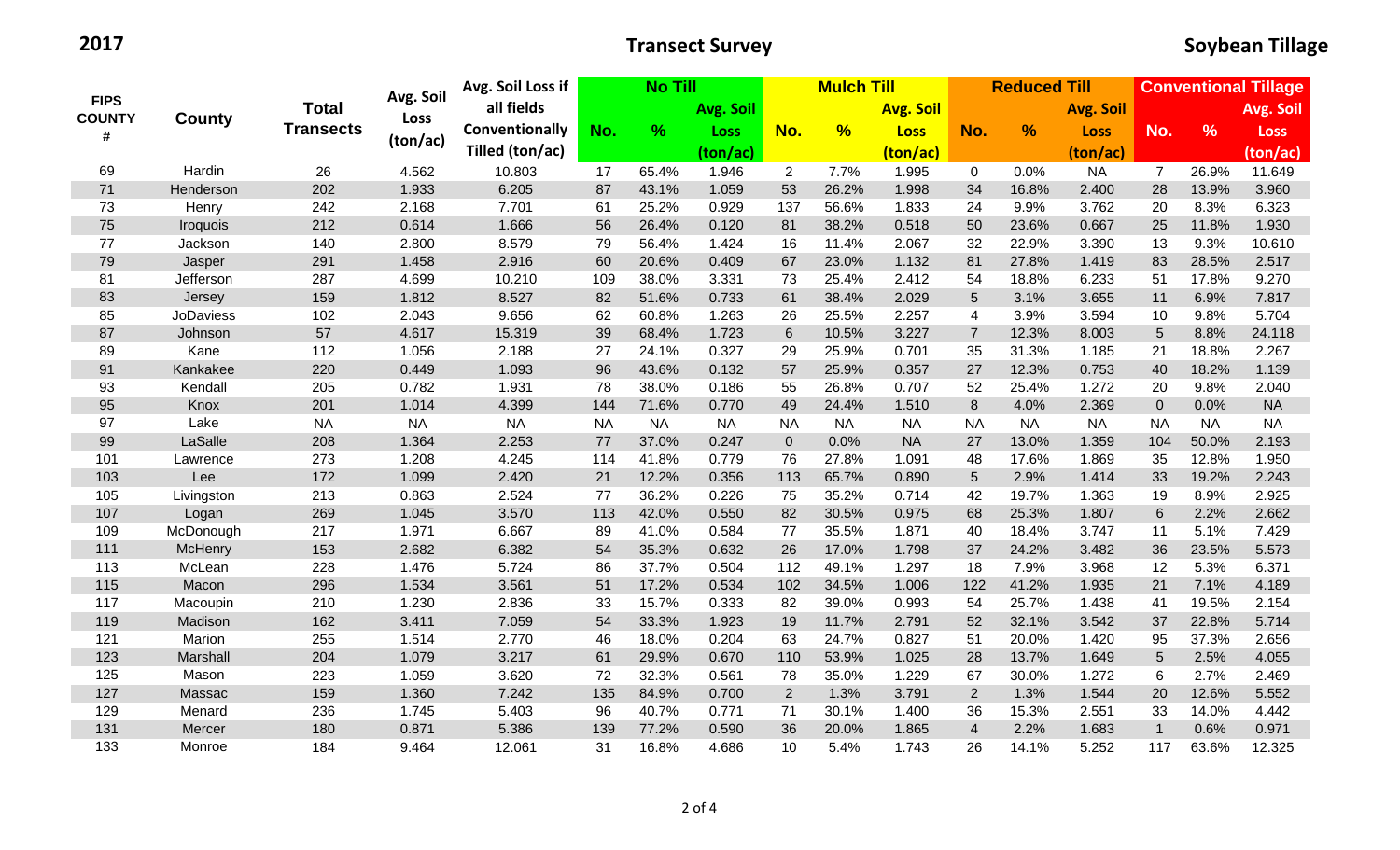**2017 Transect Survey Soybean Tillage**

| <b>FIPS</b><br><b>COUNTY</b> |                | <b>Total</b>     | Avg. Soil | Avg. Soil Loss if<br><b>No Till</b> |     |       |             | <b>Mulch Till</b> |               |                  | <b>Reduced Till</b> |                  | <b>Conventional Tillage</b> |                 |       |             |
|------------------------------|----------------|------------------|-----------|-------------------------------------|-----|-------|-------------|-------------------|---------------|------------------|---------------------|------------------|-----------------------------|-----------------|-------|-------------|
|                              |                |                  |           | all fields                          |     |       | Avg. Soil   |                   |               | <b>Avg. Soil</b> |                     | <b>Avg. Soil</b> |                             |                 |       | Avg. Soil   |
| #                            | County         | <b>Transects</b> | Loss      | Conventionally                      | No. | %     | <b>Loss</b> | No.               | $\frac{9}{6}$ | <b>Loss</b>      | No.                 | $\frac{9}{6}$    | <b>Loss</b>                 | No.             | $\%$  | <b>Loss</b> |
|                              |                |                  | (ton/ac)  | Tilled (ton/ac)                     |     |       | (ton/ac)    |                   |               | (ton/ac)         |                     |                  | (ton/ac)                    |                 |       | (ton/ac)    |
| 135                          | Montgomery     | 221              | 1.619     | 2.960                               | 39  | 17.6% | 0.330       | 37                | 16.7%         | 0.769            | 65                  | 29.4%            | 1.612                       | 80              | 36.2% | 2.646       |
| 137                          | Morgan         | 147              | 1.241     | 6.568                               | 88  | 59.9% | 0.698       | 42                | 28.6%         | 1.847            | 11                  | 7.5%             | 2.275                       | 6               | 4.1%  | 3.080       |
| 139                          | Moultrie       | 215              | 1.034     | 1.868                               | 49  | 22.8% | 0.209       | 57                | 26.5%         | 0.584            | 63                  | 29.3%            | 1.071                       | 46              | 21.4% | 2.420       |
| 141                          | Ogle           | 185              | 1.774     | 4.111                               | 39  | 21.1% | 0.473       | 74                | 40.0%         | 1.538            | 55                  | 29.7%            | 2.228                       | 17              | 9.2%  | 4.312       |
| 143                          | Peoria         | 239              | 1.320     | 3.676                               | 92  | 38.5% | 0.370       | 79                | 33.1%         | 0.931            | 35                  | 14.6%            | 2.039                       | 33              | 13.8% | 4.138       |
| 145                          | Perry          | 326              | 2.576     | 9.593                               | 190 | 58.3% | 1.488       | 107               | 32.8%         | 3.604            | 20                  | 6.1%             | 5.135                       | 9               | 2.8%  | 7.632       |
| 147                          | Piatt          | 305              | 1.227     | 2.942                               | 33  | 10.8% | 0.342       | 178               | 58.4%         | 0.805            | 58                  | 19.0%            | 1.828                       | 36              | 11.8% | 3.153       |
| 149                          | Pike           | 216              | 1.897     | 6.359                               | 96  | 44.4% | 0.803       | 67                | 31.0%         | 2.170            | 33                  | 15.3%            | 2.755                       | 20              | 9.3%  | 4.818       |
| 151                          | Pope           | 86               | 2.387     | 6.887                               | 44  | 51.2% | 0.955       | $\overline{4}$    | 4.7%          | 1.324            | $\mathbf 0$         | 0.0%             | <b>NA</b>                   | 38              | 44.2% | 4.156       |
| 153                          | Pulaski        | 133              | 6.965     | 17.032                              | 75  | 56.4% | 4.175       | 9                 | 6.8%          | 4.598            | $5\phantom{.0}$     | 3.8%             | 16.382                      | 44              | 33.1% | 11.135      |
| 155                          | Putnam         | 88               | 1.432     | 3.643                               | 42  | 47.7% | 1.138       | 20                | 22.7%         | 1.365            | 24                  | 27.3%            | 1.964                       | $\overline{2}$  | 2.3%  | 1.877       |
| 157                          | Randolph       | 239              | 2.117     | 7.343                               | 201 | 84.1% | 2.010       | 25                | 10.5%         | 1.981            | 13                  | 5.4%             | 4.034                       | $\mathbf 0$     | 0.0%  | <b>NA</b>   |
| 159                          | Richland       | 259              | 1.836     | 4.234                               | 122 | 47.1% | 0.615       | 61                | 23.6%         | 1.115            | 8                   | 3.1%             | 1.919                       | 68              | 26.3% | 4.663       |
| 161                          | Rock Island    | 168              | 1.879     | 7.282                               | 98  | 58.3% | 1.359       | 42                | 25.0%         | 2.673            | 16                  | 9.5%             | 3.030                       | 12              | 7.1%  | 1.810       |
| 163                          | <b>StClair</b> | 114              | 1.825     | 4.315                               | 16  | 14.0% | 0.517       | 48                | 42.1%         | 1.077            | 33                  | 28.9%            | 2.699                       | 17              | 14.9% | 3.473       |
| 165                          | Saline         | 180              | 2.763     | 5.028                               | 62  | 34.4% | 1.285       | 8                 | 4.4%          | 0.954            | 30                  | 16.7%            | 2.747                       | 80              | 44.4% | 4.095       |
| 167                          | Sangamon       | 212              | 2.480     | 3.674                               | 19  | 9.0%  | 0.892       | 57                | 26.9%         | 1.009            | 33                  | 15.6%            | 1.369                       | 103             | 48.6% | 3.942       |
| 169                          | Schuyler       | 317              | 3.610     | 6.869                               | 105 | 33.1% | 0.927       | 28                | 8.8%          | 1.921            | 68                  | 21.5%            | 3.606                       | 116             | 36.6% | 6.448       |
| 171                          | Scott          | 229              | 0.890     | 4.417                               | 133 | 58.1% | 0.511       | 60                | 26.2%         | 1.161            | 32                  | 14.0%            | 1.616                       | $\overline{4}$  | 1.7%  | 3.619       |
| 173                          | Shelby         | 389              | 3.407     | 4.317                               | 5   | 1.3%  | 1.115       | 30                | 7.7%          | 1.377            | 148                 | 38.0%            | 2.906                       | 206             | 53.0% | 4.118       |
| 175                          | <b>Stark</b>   | 261              | 1.122     | 4.138                               | 120 | 46.0% | 0.597       | 100               | 38.3%         | 1.297            | 41                  | 15.7%            | 2.228                       | $\overline{0}$  | 0.0%  | <b>NA</b>   |
| 177                          | Stephenson     | 179              | 1.848     | 4.821                               | 77  | 43.0% | 0.625       | 47                | 26.3%         | 1.853            | 23                  | 12.8%            | 2.128                       | 32              | 17.9% | 4.585       |
| 179                          | Tazewell       | 211              | 1.446     | 4.085                               | 71  | 33.6% | 0.860       | 65                | 30.8%         | 1.363            | 68                  | 32.2%            | 1.874                       | $\overline{7}$  | 3.3%  | 4.016       |
| 181                          | Union          | 96               | 5.500     | 20.425                              | 82  | 85.4% | 4.331       | $\mathbf 0$       | 0.0%          | <b>NA</b>        | $\mathbf 0$         | 0.0%             | <b>NA</b>                   | 14              | 14.6% | 12.348      |
| 183                          | Vermilion      | 222              | 1.406     | 2.503                               | 17  | 7.7%  | 0.405       | 71                | 32.0%         | 0.587            | 69                  | 31.1%            | 1.236                       | 65              | 29.3% | 2.744       |
| 185                          | Wabash         | 216              | 2.546     | 6.495                               | 108 | 50.0% | 0.992       | 36                | 16.7%         | 2.292            | 25                  | 11.6%            | 3.996                       | 47              | 21.8% | 5.539       |
| 187                          | Warren         | 185              | 0.857     | 4.322                               | 149 | 80.5% | 0.800       | 31                | 16.8%         | 1.061            | 2                   | 1.1%             | 1.021                       | $\mathbf{3}$    | 1.6%  | 1.344       |
| 189                          | Washington     |                  |           |                                     |     |       |             |                   |               |                  |                     |                  |                             |                 |       |             |
| 191                          | Wayne          | 216              | 2.954     | 5.564                               | 89  | 41.2% | 1.103       | 39                | 18.1%         | 2.082            | 16                  | 7.4%             | 2.717                       | 72              | 33.3% | 5.768       |
| 193                          | White          | 261              | 2.185     | 5.900                               | 137 | 52.5% | 1.179       | 22                | 8.4%          | 1.866            | 33                  | 12.6%            | 2.367                       | 69              | 26.4% | 4.196       |
| 195                          | Whiteside      | 137              | 1.175     | 4.430                               | 55  | 40.1% | 1.087       | 60                | 43.8%         | 1.155            | 17                  | 12.4%            | 1.163                       | $5\phantom{.0}$ | 3.6%  | 2.447       |
| 197                          | Will           | 194              | 0.663     | 1.908                               | 19  | 9.8%  | 0.306       | 154               | 79.4%         | 0.585            | 21                  | 10.8%            | 1.560                       | $\Omega$        | 0.0%  | <b>NA</b>   |
| 199                          | Williamson     | 66               | 5.609     | 11.034                              | 33  | 50.0% | 3.173       | 3                 | 4.5%          | 1.278            | 14                  | 21.2%            | 8.709                       | 16              | 24.2% | 8.734       |